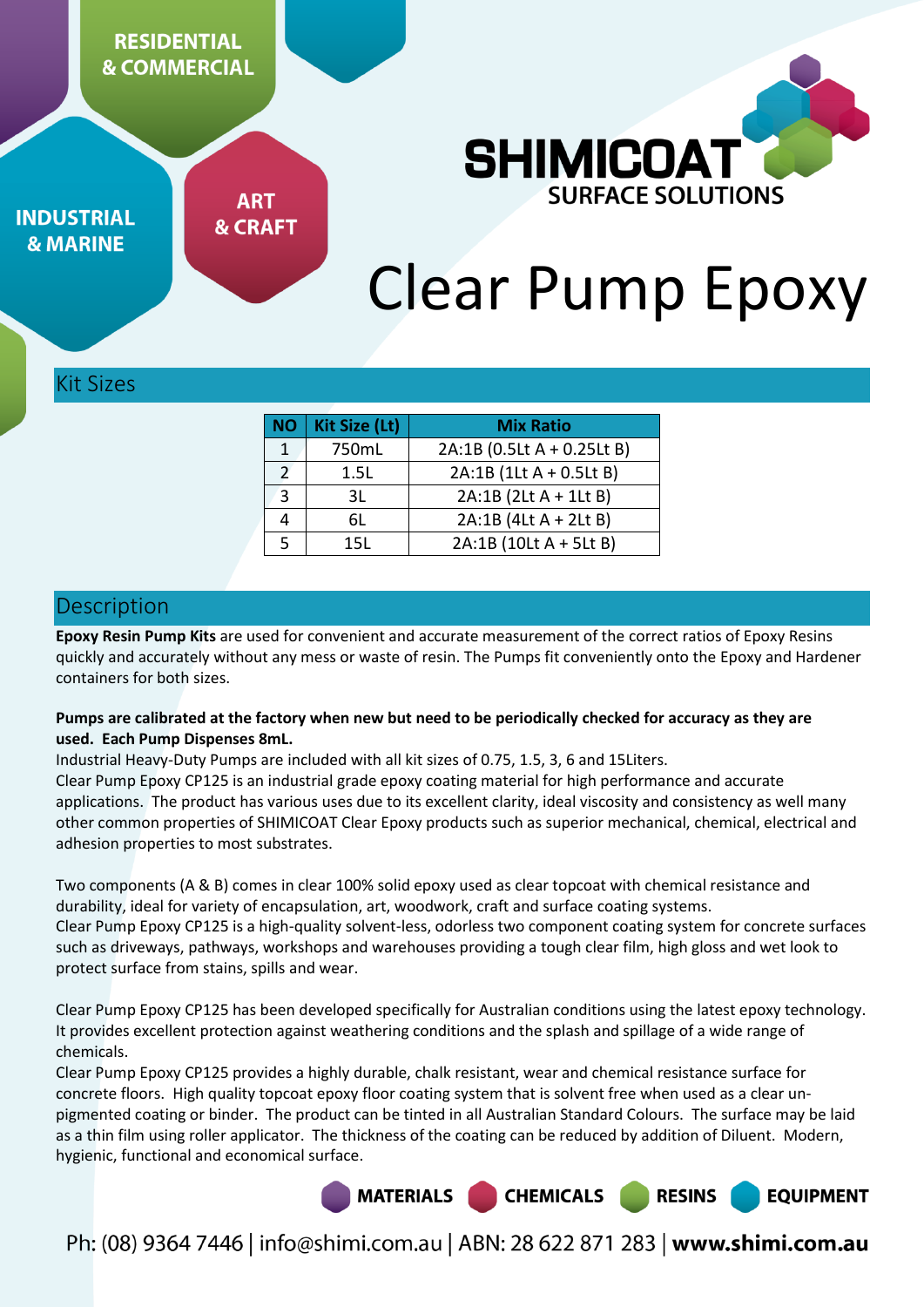

# Features

Clear Pump Epoxy CP125 is supplied in two pack kit, Part A (Resin) and Part B (Curative or Hardener). Some selected features of Clear Pump Epoxy CP125:

- Easy pour, mix and apply
- **Scratch Resistant**
- Solvent free
- **•** Outstanding water resistance
- Resistant to Salt and harsh oceanic conditions
- Resistant to a wide range of household chemicals
- Seamless, easy to clean and maintain.
- Superior Chemical Resistant Finished surface
- DIY Friendly, easy to apply and curable over a wide range of temperature
- Not UV resistant, it yellows under direct sunlight

## Usage

Each pump dispenses 8mL 2A:1B by volume or weight Two Pump Resin (Part A) / One Pump Hardener (Part B), Total of 24mL for each dose

# Applications

PourOn, Roller, Brush or Squeegee.

## Dry Time at 25°C

| Pot Life:    | 45 minutes at 25°C                                                            |
|--------------|-------------------------------------------------------------------------------|
| Tack Free:   | 2-3 hours                                                                     |
|              | Thin Film Set: 8 Hours (Min, depending on temperature and humidity)           |
|              | Deep Cast Set: 24 Hours (Min, depending on temperature and humidity) 10mm Max |
| Dry Cured:   | 12-16 hours – Foot Traffic (depending on temperature and humidity)            |
| Fully Cured: | 7 days (Vehicle Traffic)                                                      |
| Re-Coat:     | Over night                                                                    |
|              |                                                                               |

# Clean Up

Thinner & Diluent (Blend of Solvents)

# Preparations

Clean and dry surface. Ensure surface to be coated is free of all dirt, grease, oil, paint, curing agents and other contaminants. Removal of Oil Contamination by degreaser and alkaline cleaning pressure wash Acid-wash to enhanced surface porosity and etch the surface. Ensure moisture free surface. Allow to completely dry, run Dry Test. Place a piece of plastic over a small area, tape the edges and leave for 1 hour. Remove plastic, if there is no moisture on either surface, concrete is sufficiently dry. Ideally, always consider surface grinding and removal of loose materials. Grinding is always advisable prior to application of all Shimicoat Epoxy products, to maximize adhesion. For further information, please refer to SHIMICOAT Instruction for "Surface Preparations".

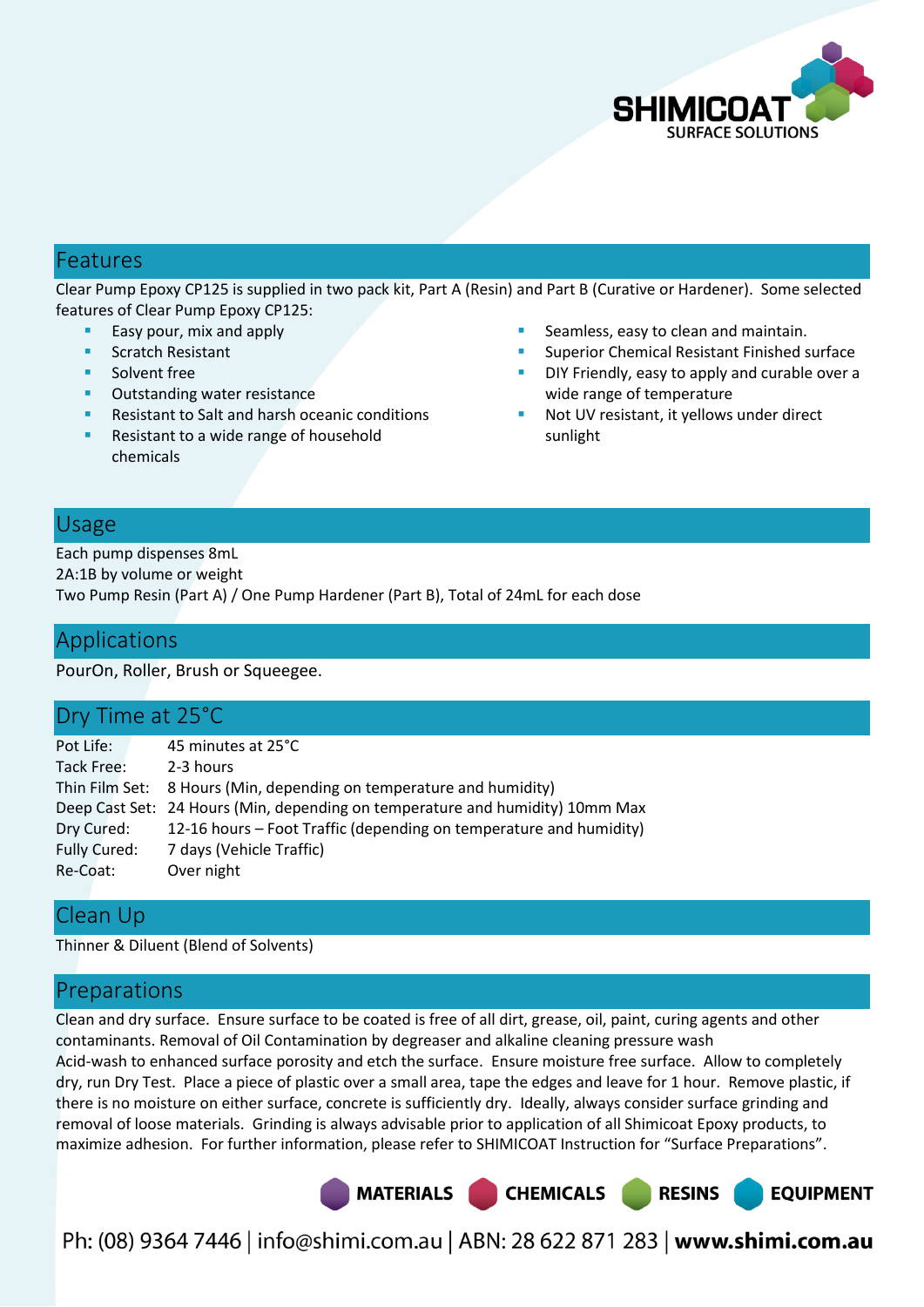

**EQUIPMENT** 

# Specifications Physical & Chemical properties of Clear Pump Epoxy CP125: **Mix Ratios** 2A:1B (Volume) or 2A:1B (Weight) *For Example: 2Lt of A (2Kg) & 1Lt of B (1Kg)* Pot Life @25°C and a set of the set of the set of the set of the set of the set of the set of the set of the set of the set of the set of the set of the set of the set of the set of the set of the set of the set of the set **Colour of Blend Colours Available in All Australian Standard AS 2700 Colours Specific Gravity (SG) of Blend**  1.4 **Low Profile Coverage (Kg/sqm)** | Roller Application (200micron) - 0.2Kg of Blend per sqm **Maximum Temperature Surface Exposure (°C)** 140 **Initial Cure Time (Hours) 124Hours Ultimate Cure Time (Days) 1** 7 Days **Compressive strength (ASTM D 695-85)** 80-90 **Tensile strength (ASTM D 638-86)** 50 **Flexural strength (ASTM D 790-86)** | 80-90 **Hardness shore D (ASTM D2240-86)** 81 **Abrasion Resistance (ASTM D4060-90)** 0.056 g/1000 cycle

MATERIALS CHEMICALS RESINS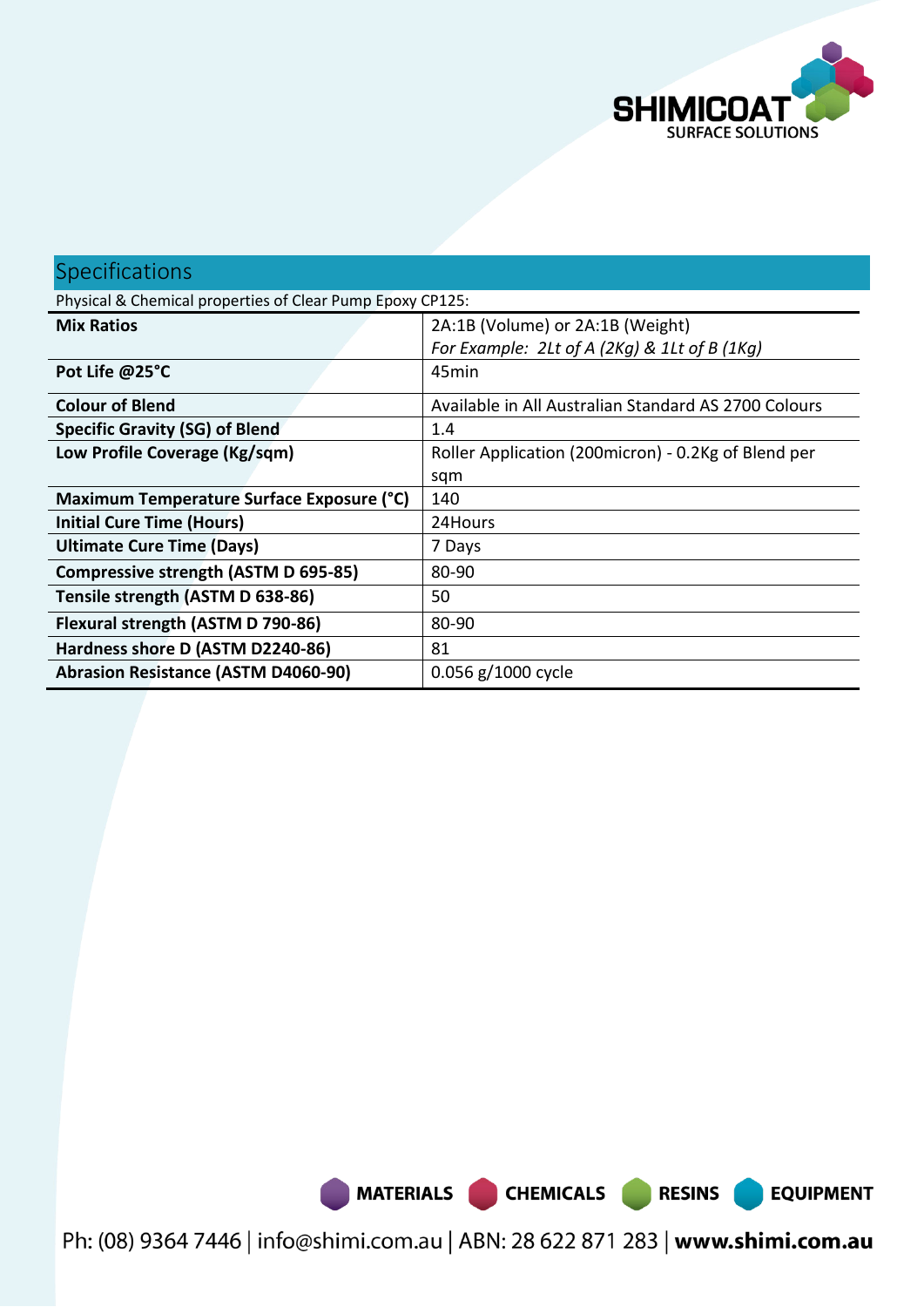

| Media                                                               | Reagent                      |                                          | Rating         |  |
|---------------------------------------------------------------------|------------------------------|------------------------------------------|----------------|--|
|                                                                     | Hydrochloric Acid            |                                          | B              |  |
|                                                                     | Sulphuric Acid               |                                          | $\overline{C}$ |  |
| Acids                                                               | Acetic Acid                  |                                          | Β              |  |
|                                                                     | Nitric Acid (10% max)        |                                          | C              |  |
|                                                                     | Phosphoric Acid (25% max)    |                                          | B              |  |
|                                                                     | Sodium Hydroxide             |                                          | B              |  |
|                                                                     | Ammonium Hydroxide           |                                          | $\mathbf{A}$   |  |
| Alkalis                                                             | Potassium Hydroxide          |                                          | B              |  |
|                                                                     | Sodium Hypochlorite (Bleach) |                                          | A              |  |
|                                                                     | Xylene                       |                                          | A              |  |
|                                                                     | Methyl Ethyl Ketone (MEK)    |                                          | C              |  |
|                                                                     | Diesel                       |                                          | А              |  |
| Solvents                                                            | Ethanol                      |                                          | А              |  |
|                                                                     | Acetone                      |                                          | B              |  |
|                                                                     | Kerosene                     |                                          | А              |  |
|                                                                     | Petrol                       |                                          | А              |  |
|                                                                     | Wine & Beer                  |                                          | А              |  |
| <b>Code</b>                                                         | <b>Resistance</b>            | <b>Description</b>                       |                |  |
| A                                                                   | Excellent                    | Suitable for Long term immersion         |                |  |
| B                                                                   | Good                         | Suitable for Short-term immersion (Max 3 |                |  |
|                                                                     |                              | days)                                    |                |  |
| C                                                                   | Caution                      | Very short contact time is OK, spill and |                |  |
|                                                                     | splash                       |                                          |                |  |
| D                                                                   | Danger                       | Not Recommended                          |                |  |
| Indicative reference only. Tested in laboratory conditions at 25°C. |                              |                                          |                |  |

Specific resistance properties of Clear Pump Epoxy CP125, in harsh chemicals.

Resistance properties of Clear Pump Epoxy CP125:

| <b>Heat Resistant</b>   | $140^{\circ}$ C                                                                                     | <b>Alkalis</b>            | <b>Resist Short term</b><br>immersion in all alkalis.                                 |
|-------------------------|-----------------------------------------------------------------------------------------------------|---------------------------|---------------------------------------------------------------------------------------|
| <b>Weather Proofing</b> | All Epoxy Coatings may<br>yellow with time.<br>Weatherproof top coat<br>may be used if<br>required. | <b>Salts &amp; Brines</b> | Resist continuous or long-<br>term immersion in all Salts<br>& Brine systems.         |
| <b>Solvents</b>         | Resistant to most<br>hydrocarbon solvents<br>and alcohols.                                          | Water                     | Excellent resist to<br>continuous or long term<br>immersion in fresh & Salt<br>Water. |
| <b>Acids</b>            | Resist splash and spills<br>in all acids.                                                           | <b>Abrasion</b>           | Excellent when fully cured<br>(7 Days)                                                |

MATERIALS CHEMICALS RESINS

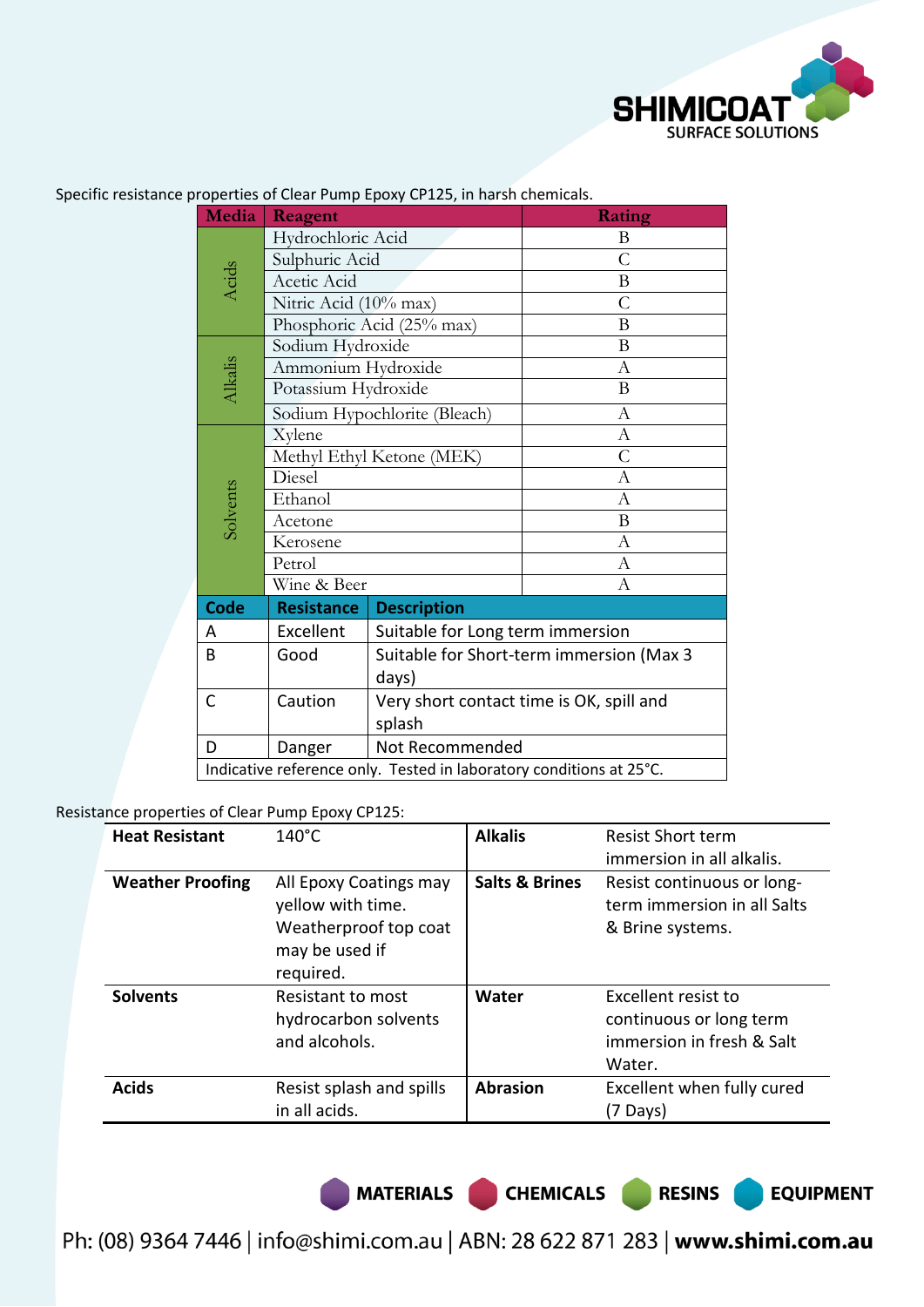

**EQUIPMENT** 

# Direction

#### Prime Prior to Pour:

#### *Pump to Prime – Prior to Pour.*

When you insert the push down pump into the bottle and screw up, there are air in tube and the pump neck. This air has to be displaced with Epoxy prior to any application ensuring accurate measurement of epoxy dispensed, otherwise the mix ratio will be incorrect resulting in curing problems and non-compliance finish.

Cut the tube to the right size to ensure reaching the bottom of container, and insert into the bottle, tighten up and prime. Pump a few full strokes till you get the a few millimeters of epoxy resin into you waste jar. Repeat this process for both Part A and Part B. DO NOT USE this product as the ratios are inaccurate. The pumps are now being primed and ready to use. Monitor when the bottles are almost empty and ensure you get the full amount for each pump.

#### Mixing:

Mix thoroughly for a minimum 3 minutes manual or with mechanical mixer at low speed (750rmp Max). If mixing smaller portions mix at a ratio of 2A:1B by weight or volume. For example, to prepare 1.5Kg mix, add 1.0Lt of Part A (Resin) into 500mL of Part B (Curative or Hardener). If colour required, add SHIMI COLOURS to the kit and mix again thoroughly prior to pour.

- Ensure surface to be coated is dry, moisture can cause blooming and delamination.
- Pot life is approximately 45 minutes, work within 30min to ensure easy flow application.
- SHIMI COLOURS, SHIMI METALLIC or SHIMI GLITTERS should be first added to Part A (Resin). Mix slowly using drill mixer on low speed. Mix for a few minutes to ensure completely homogenized without lump. Pour the bend into your tray and apply directly on the surface using the roller.
- Use steady long strokes and avoid overworking the roller or pushing your roller too quickly as this may trap air bubbles in the coating.
- Do not apply if the rain is expected within 24 hours of application.
- Not recommended for use below 10°C or above 35°C.
- Keep the containers sealed when not in use. Avoid application on hot surfaces.
- Avoid exposure to direct sunlight as some yellowing effect may occur.

### Drying Times

Clear Pump Epoxy CP125 dries in 8-10 hours. High temperatures and windy conditions may speed the curing time.

Keep foot traffic and heavy objects off the final coat for at least 16 hours and vehicles for at least 7 days. Full hardness is achieved after 7 days.

| Temp °C        | <b>Pot Life</b><br>(min) | <b>Surface Dry</b><br>(Hours) | <b>Initial Cure</b><br>(Hours) | <b>Recoat Time</b><br>(Hours) | <b>Fully Cured</b><br>(Days) |
|----------------|--------------------------|-------------------------------|--------------------------------|-------------------------------|------------------------------|
| $10^{\circ}$ C | 45                       | 12                            | 24                             | 24                            | 7 Days                       |
| $20^{\circ}$ C | 40                       | 10                            | 18                             | 18                            | 7 Days                       |
| $30^{\circ}$ C | 35                       |                               | 16                             | 16                            | 7 Days                       |

MATERIALS CHEMICALS RESINS